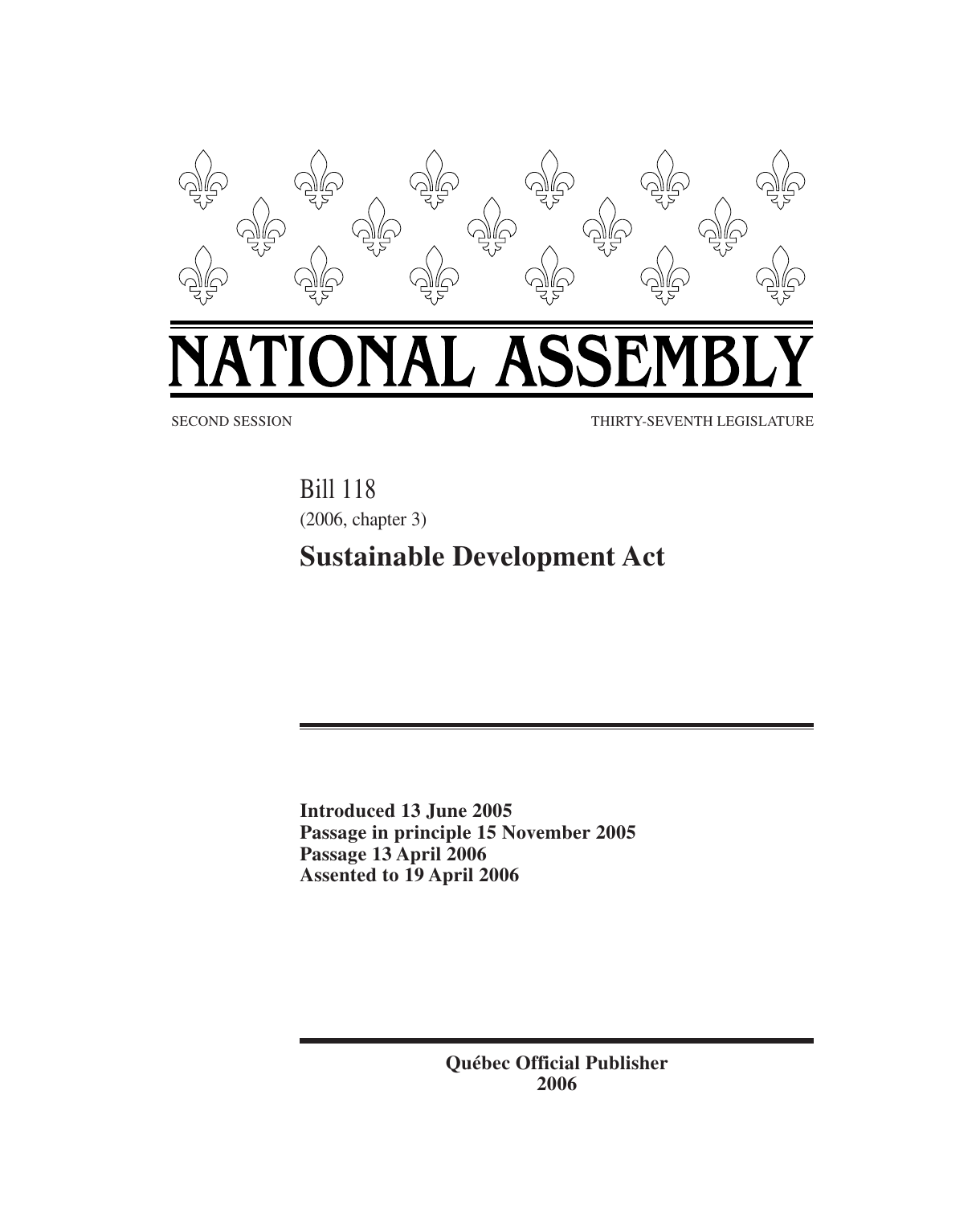# **EXPLANATORY NOTES**

*The purpose of this bill is to set up a new management framework within the Administration to ensure that powers and responsibilities are exercised in the pursuit of sustainable development.*

*The measures introduced by the bill are intended to better integrate the pursuit of sustainable development into the policies, programs and actions of the Administration, and to ensure, in particular through the establishment of a set of principles and a sustainable development strategy, that government actions in this area are coherent.*

*Under the proposed measures, "sustainable development" means development that meets the needs of the present without compromising the ability of future generations to meet their own needs. Sustainable development is based on a long-term approach which takes into account the inextricable nature of the environmental, social and economic dimensions of development activities.*

*The bill provides for the appointment of an Assistant Auditor General, bearing the title of Sustainable Development Commissioner, to assist the Auditor General in the performance of the duties of office relating to sustainable development auditing.*

*The bill also provides for the establishment of a Green Fund to finance measures or programs that the Minister of Sustainable Development, Environment and Parks may carry out within the scope of ministerial functions. The Fund is intended, among other purposes, to support measures promoting sustainable development, especially in its environmental aspects, and make it possible for the Minister to grant financial assistance, within the framework of the law, in particular to municipalities and non-profit organizations working in the environmental field.*

*Lastly, the bill contains amending and consequential provisions. It adds a new right to the economic and social rights listed in the Charter of human rights and freedoms in order to affirm the right of every person to live in a healthful environment in which biodiversity is preserved, to the extent and according to the standards provided by law. In addition, the bill defines the functions of the Minister of Sustainable Development, Environment and Parks as regards parks.*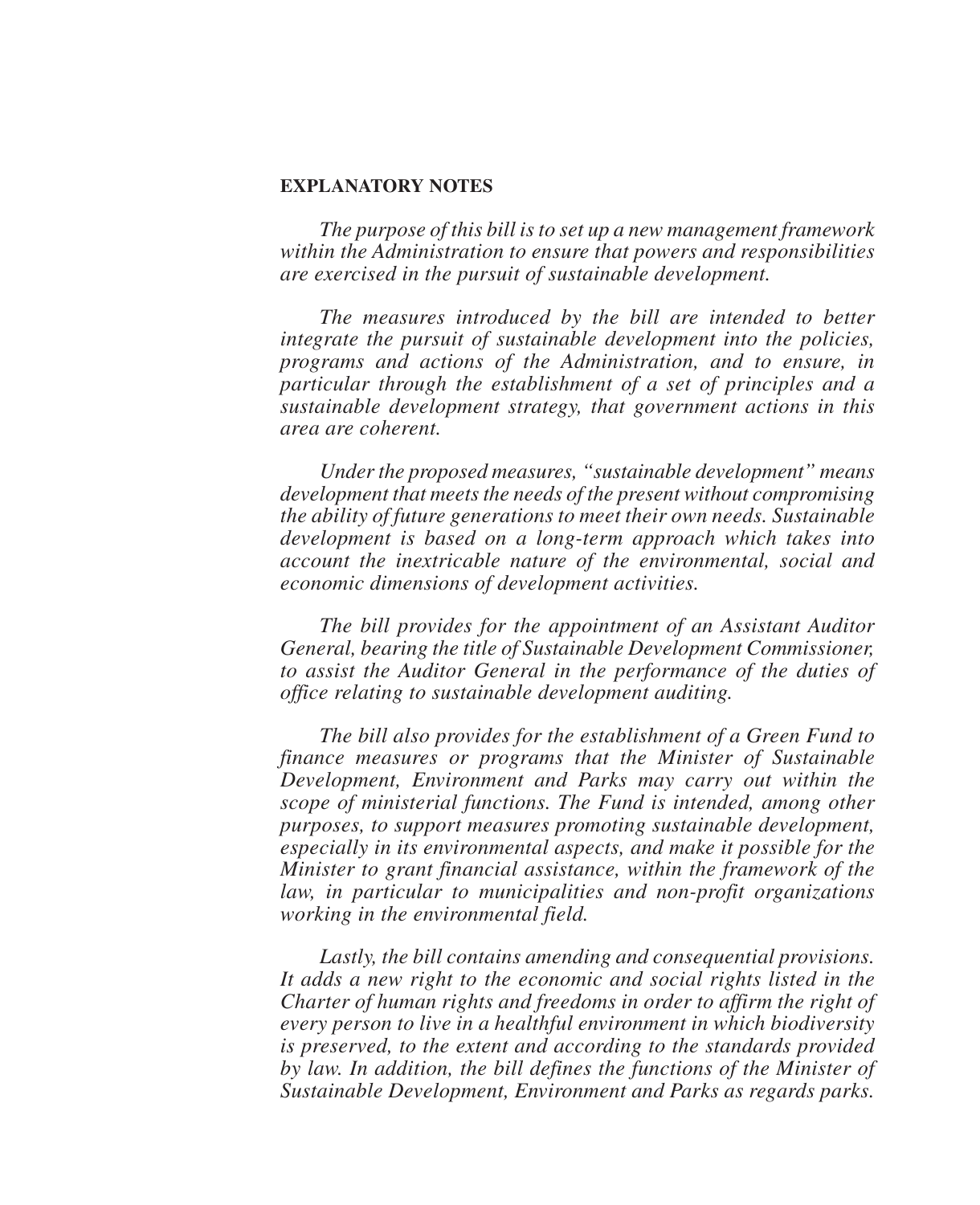## **LEGISLATION AMENDED BY THIS BILL:**

– Act respecting Access to documents held by public bodies and the Protection of personal information (R.S.Q., chapter A-2.1);

– Charter of human rights and freedoms (R.S.Q., chapter C-12);

– Act respecting the Institut de la statistique du Québec (R.S.Q., chapter I- $\overline{13.011}$ ;

– Act respecting the Ministère de l'Environnement (R.S.Q., chapter M-15.2.1);

– Act respecting the Ministère des Ressources naturelles, de la Faune et des Parcs (R.S.Q., chapter M-25.2);

– Act respecting Mauricie Park and its surroundings (R.S.Q., chapter P-7);

– Act respecting Forillon Park and its surroundings (R.S.Q., chapter P-8);

– Act respecting the Saguenay–St. Lawrence Marine Park (R.S.Q., chapter P-8.1);

– Parks Act (R.S.Q., chapter P-9);

– Environment Quality Act (R.S.Q., chapter Q-2);

– Act respecting the Société des établissements de plein air du Québec (R.S.Q., chapter S-13.01);

– Auditor General Act (R.S.Q., chapter V-5.01).

# **LEGISLATION REPEALED BY THIS BILL:**

– Act to establish the Fonds national de l'eau (R.S.Q., chapter F-4.002).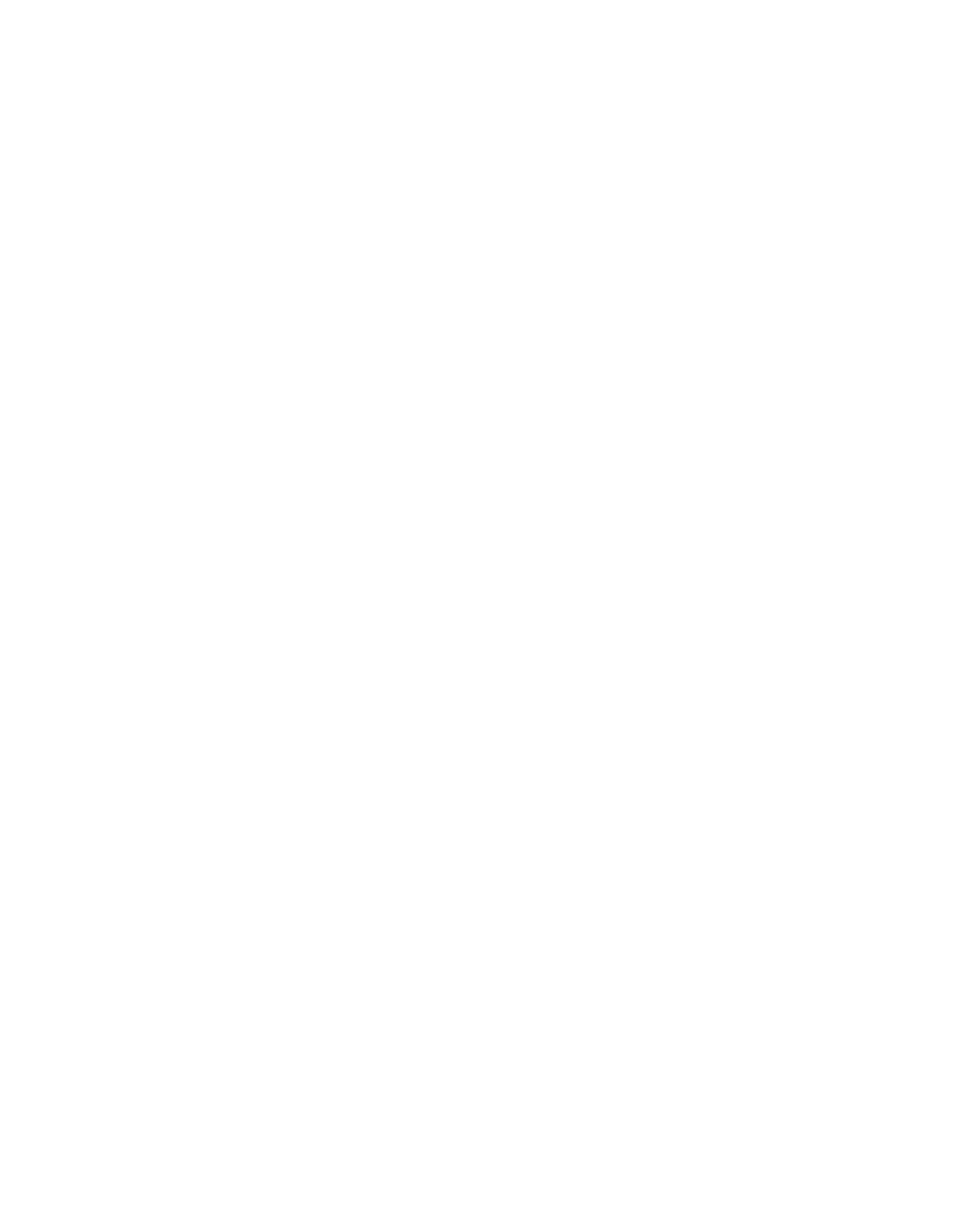# **Bill 118**

#### **SUSTAINABLE DEVELOPMENT ACT**

## THE PARLIAMENT OF QUÉBEC ENACTS AS FOLLOWS:

#### **TITLE I**

#### GOVERNANCE FOR SUSTAINABLE DEVELOPMENT

# **CHAPTER I** PRELIMINARY PROVISIONS

**1.** The object of this Act is to establish a new management framework within the Administration to ensure that powers and responsibilities are exercised in the pursuit of sustainable development.

The measures introduced by this Act are intended, more specifically, to bring about the necessary change within society with respect to non-viable development methods by further integrating the pursuit of sustainable development into the policies, programs and actions of the Administration, at all levels and in all areas of intervention. They are designed to ensure that government actions in the area of sustainable development are coherent and to enhance the accountability of the Administration in that area, in particular through the controls exercised by the Sustainable Development Commissioner under the Auditor General Act (R.S.Q., chapter V-5.01).

**2.** Within the scope of the proposed measures, "sustainable development" means development that meets the needs of the present without compromising the ability of future generations to meet their own needs. Sustainable development is based on a long-term approach which takes into account the inextricable nature of the environmental, social and economic dimensions of development activities.

**3.** In this Act, unless otherwise indicated by the context, "Administration" means the Government, the Conseil exécutif, the Conseil du trésor, all government departments, and government agencies and government enterprises within the meaning of the Auditor General Act.

A person appointed or designated by the Government or by a minister, when exercising functions assigned by law, the Government or that minister, together with the personnel directed by that person, is considered to be an agency.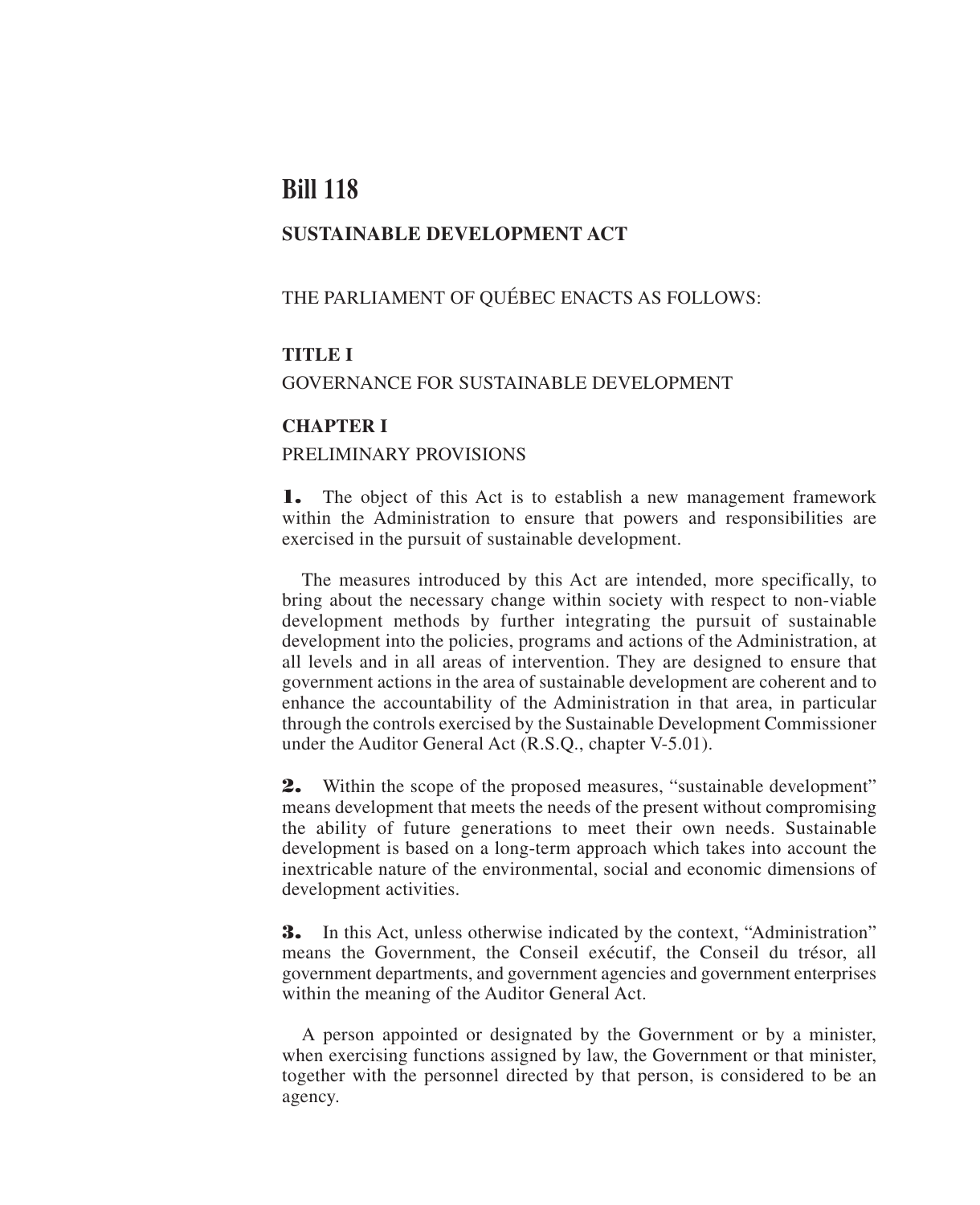The Administration does not include courts of justice within the meaning of the Courts of Justice Act (R.S.Q., chapter T-16), bodies whose membership is wholly made up of judges of the Court of Québec, the Conseil de la magistrature, the committee on the remuneration of the judges of the Court of Québec or the municipal courts, or administrative bodies established to exercise adjudicative functions, when exercising those functions.

**4.** The Government may determine as of what dates, according to what timetable and, if applicable, with what modifications one or more provisions of this Act that apply to the Administration also apply to

(1) one or more municipal bodies referred to in section 5 of the Act respecting Access to documents held by public bodies and the Protection of personal information (R.S.Q., chapter A-2.1); or

(2) one or more school bodies and health and social services institutions respectively referred to in sections 6 and 7 of that Act.

Before the issue of any Order in Council making provisions of this Act applicable to them, the bodies and institutions are to be consulted directly or through their associations or competent regional bodies.

#### **CHAPTER II**

#### SUSTAINABLE DEVELOPMENT STRATEGY AND MEASURES TO BE TAKEN BY THE ADMINISTRATION

#### **DIVISION I**

#### SUSTAINABLE DEVELOPMENT PRINCIPLES AND STRATEGY

**5.** The implementation of sustainable development within the Administration is to be based on the sustainable development strategy adopted by the Government and is to be carried out in a manner consistent with the principles stated in the strategy and those established by this division.

**6.** In order to better integrate the pursuit of sustainable development into its areas of intervention, the Administration is to take the following set of principles into account when framing its actions:

(*a*) "*Health and quality of life*": People, human health and improved quality of life are at the centre of sustainable development concerns. People are entitled to a healthy and productive life in harmony with nature;

(*b*) "*Social equity and solidarity*": Development must be undertaken in a spirit of intra- and inter-generational equity and social ethics and solidarity;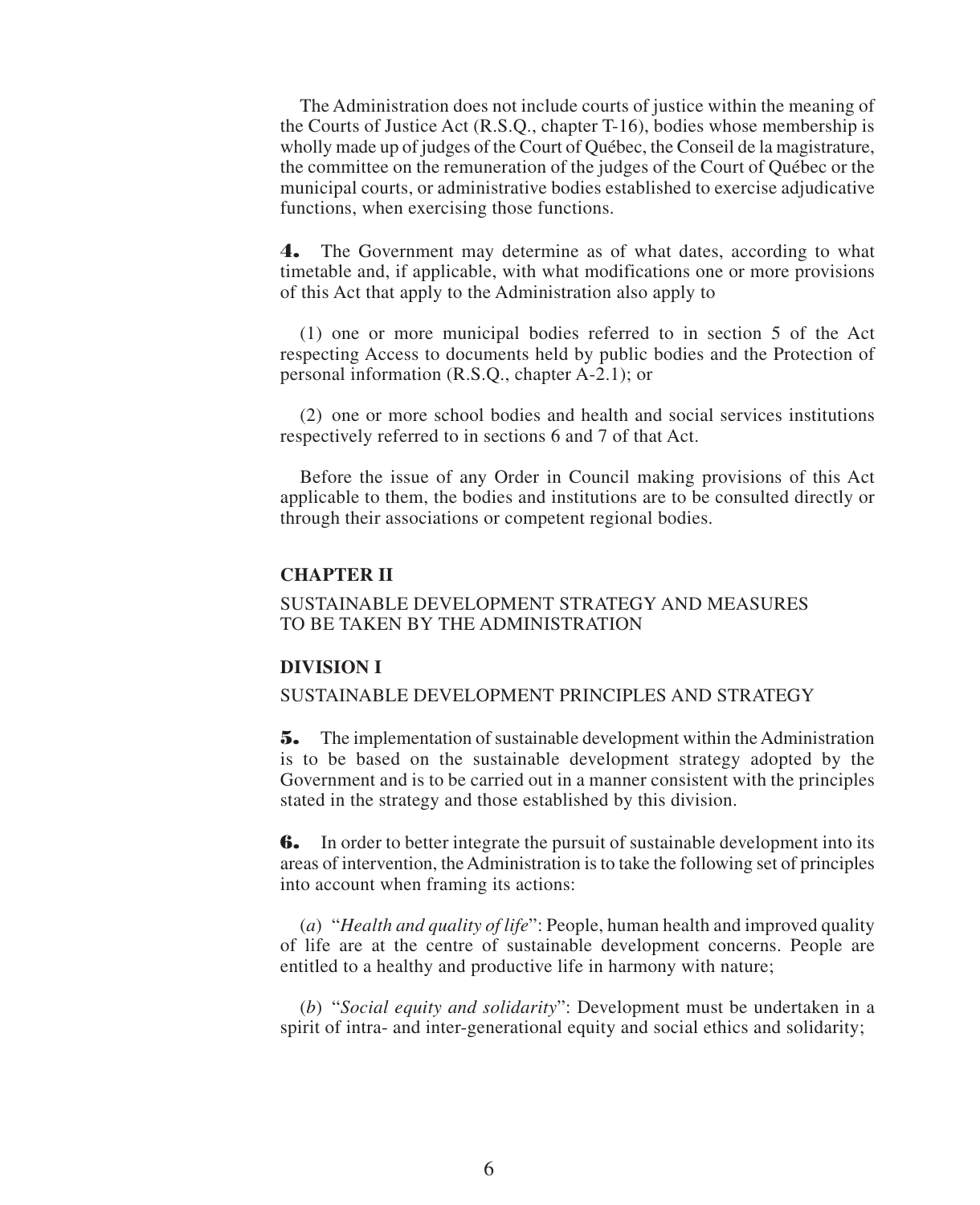(*c*) "*Environmental protection*": To achieve sustainable development, environmental protection must constitute an integral part of the development process;

(*d*) "*Economic efficiency*": The economy of Québec and its regions must be effective, geared toward innovation and economic prosperity that is conducive to social progress and respectful of the environment;

(*e*) "*Participation and commitment*": The participation and commitment of citizens and citizens' groups are needed to define a concerted vision of development and to ensure its environmental, social and economic sustainability;

(*f*) "*Access to knowledge*": Measures favourable to education, access to information and research must be encouraged in order to stimulate innovation, raise awareness and ensure effective participation of the public in the implementation of sustainable development;

(*g*) "*Subsidiarity*": Powers and responsibilities must be delegated to the appropriate level of authority. Decision-making centres should be adequately distributed and as close as possible to the citizens and communities concerned;

(*h*) "*Inter-governmental partnership and cooperation*": Governments must collaborate to ensure that development is sustainable from an environmental, social and economic standpoint. The external impact of actions in a given territory must be taken into consideration;

(*i*) "*Prevention*": In the presence of a known risk, preventive, mitigating and corrective actions must be taken, with priority given to actions at the source;

(*j*) "*Precaution*": When there are threats of serious or irreversible damage, lack of full scientific certainty must not be used as a reason for postponing the adoption of effective measures to prevent environmental degradation;

(*k*) "*Protection of cultural heritage*": The cultural heritage, made up of property, sites, landscapes, traditions and knowledge, reflects the identity of a society. It passes on the values of a society from generation to generation, and the preservation of this heritage fosters the sustainability of development. Cultural heritage components must be identified, protected and enhanced, taking their intrinsic rarity and fragility into account;

(*l*) "*Biodiversity preservation*": Biological diversity offers incalculable advantages and must be preserved for the benefit of present and future generations. The protection of species, ecosystems and the natural processes that maintain life is essential if quality of human life is to be maintained;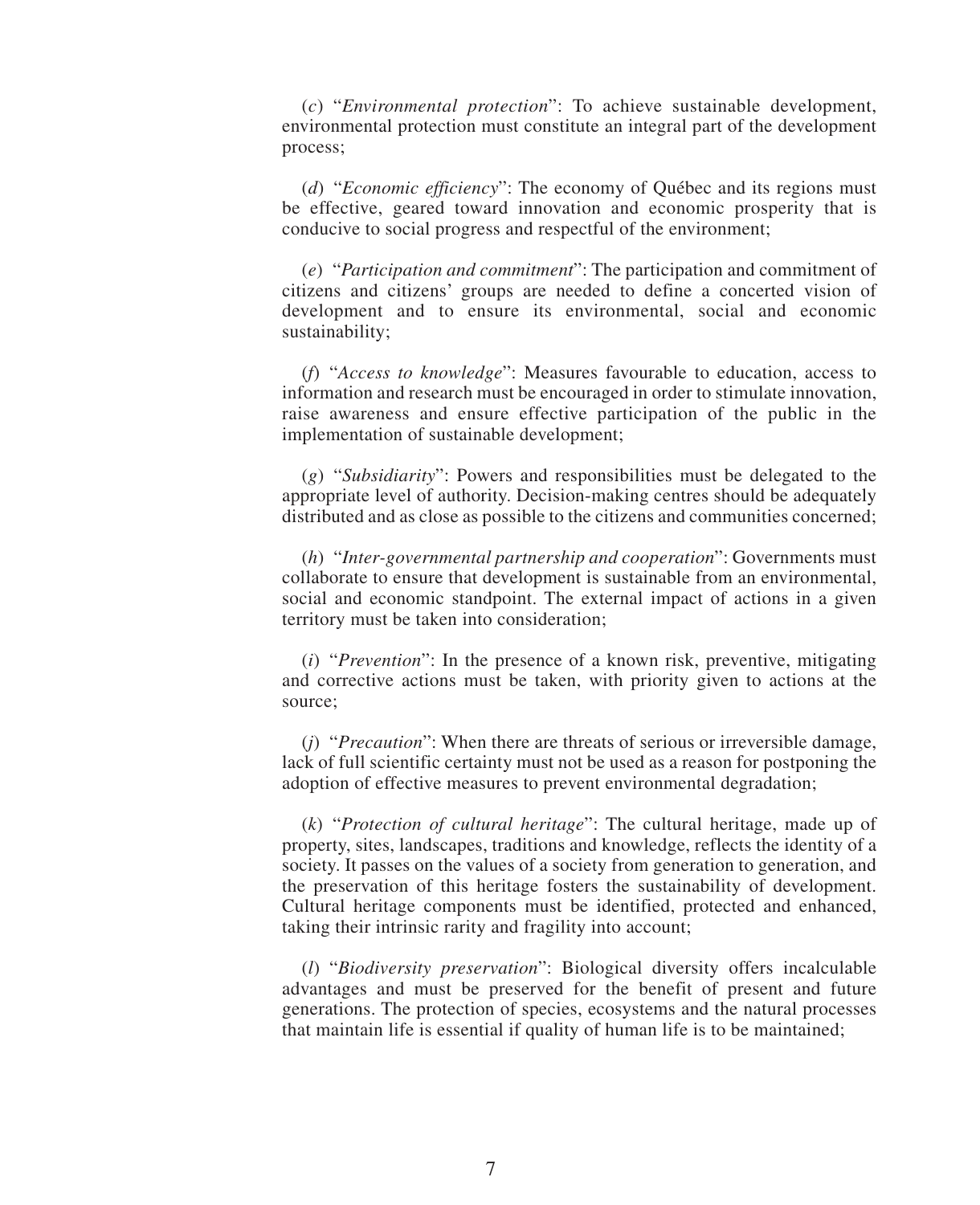(*m*) "*Respect for ecosystem support capacity*": Human activities must be respectful of the support capacity of ecosystems and ensure the perenniality of ecosystems;

(*n*) "*Responsible production and consumption*": Production and consumption patterns must be changed in order to make production and consumption more viable and more socially and environmentally responsible, in particular through an ecoefficient approach that avoids waste and optimizes the use of resources;

(*o*) "*Polluter pays*": Those who generate pollution or whose actions otherwise degrade the environment must bear their share of the cost of measures to prevent, reduce, control and mitigate environmental damage;

(*p*) "*Internalization of costs*": The value of goods and services must reflect all the costs they generate for society during their whole life cycle, from their design to their final consumption and their disposal.

**7.** The Government's sustainable development strategy must state the selected approach, the main issues, the directions or areas of intervention, and the objectives to be pursued by the Administration in the area of sustainable development. Where appropriate, it must also state the sustainable development principles to be taken into consideration by the Administration, in addition to those enumerated in section 6 and those set out in sections 152 and 186 of the Environment Quality Act (R.S.Q., chapter Q-2).

For the purposes of its implementation by the Administration, the strategy must identify certain means selected to foster a concerted approach that is in keeping with all the principles of sustainable development; it must also state the roles and responsibilities of each player or certain members of the Administration in order to ensure internal efficiency and coherence. The strategy must also specify monitoring mechanisms or means.

A status report on sustainable development in Québec must also be presented upon periodic reviews of the strategy based on sustainable development indicators or other criteria set out in the strategy to monitor or measure progress in the economic, social and environmental fields.

Moreover, in order to foster a synergy of interventions for sustainable development, the strategy may specify which objectives, among those that have been set, all or some of the bodies and institutions referred to in section 4 are encouraged to pursue, even before an Order in Council is issued under that section.

**8.** The Minister of Sustainable Development, Environment and Parks, in collaboration with the other ministers concerned, is to ensure that the strategy is developed in a way that reflects the range of concerns of citizens and communities and all living conditions in Québec, so that the differences between the rural and urban areas and the situation of Native communities are taken into account.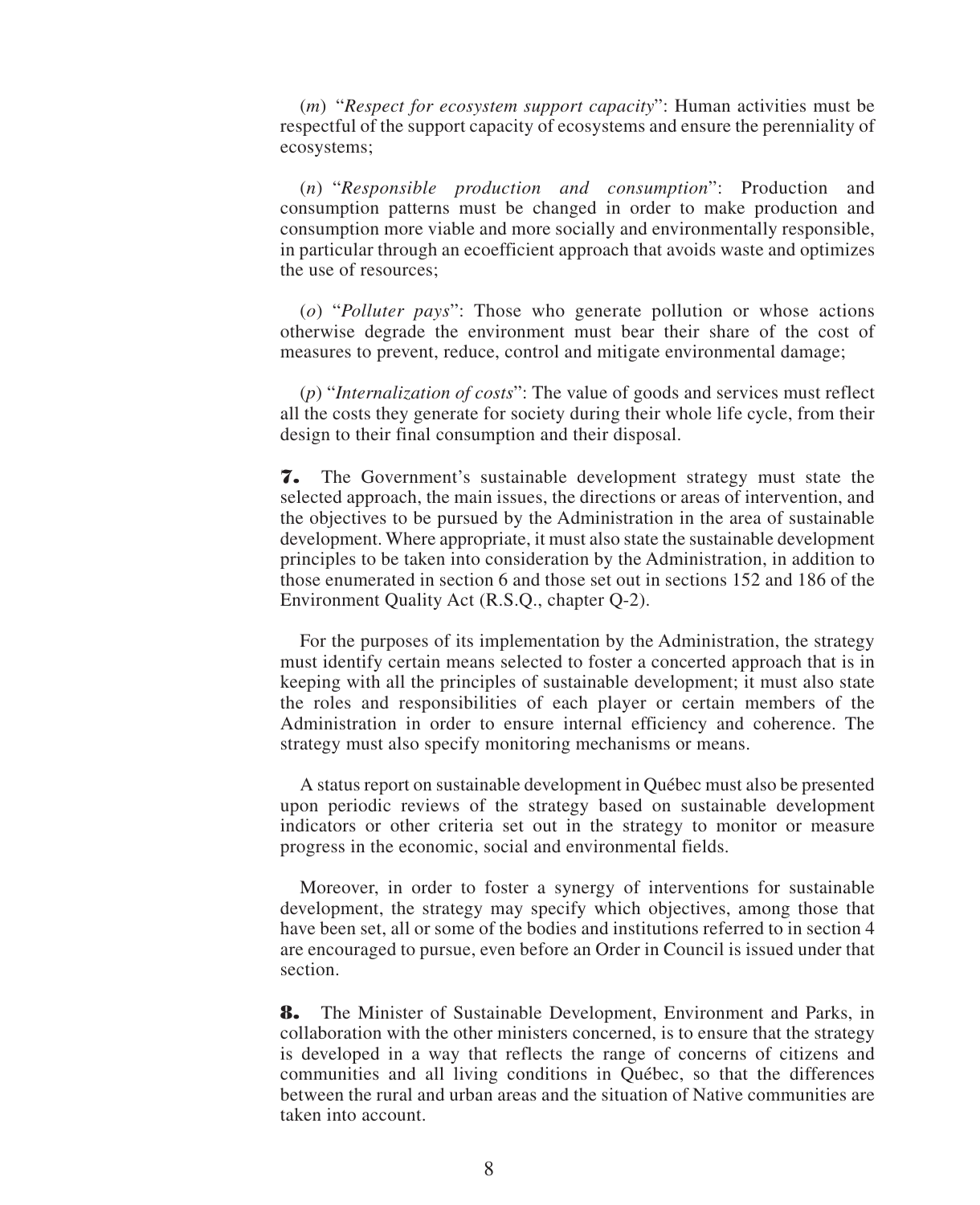In collaboration with the other ministers concerned, the Minister may take any measure to consult the public and bring the public to take part in the development of any project or any review of the strategy, in order to promote discussion and enrich the content of the strategy, make it known and promote its implementation.

In addition, the strategy and any review of the strategy must be submitted to public consultation in the form of parliamentary committee hearings.

**9.** The sustainable development strategy takes effect on the date on which it is adopted by the Government or on any later date determined by the Government.

The Government must review the whole content of the strategy every five years. However, the Government may defer a review for a period not exceeding two years.

In the intervals between reviews, the Government may also make any amendment to the strategy that allows the viability of development to be better promoted.

**10.** The sustainable development strategy, and any review of the strategy, are to be published and made accessible, among other ways, in the manner and under the conditions the Government considers appropriate.

They must be laid before the National Assembly by the Premier. The same applies to the implementation status reports that must be prepared under paragraph 3 of section 13.

**11.** The first version of the sustainable development strategy must be adopted by the Government in the year following the year of assent to this Act.

The first version of the strategy must, in particular, address the following issues:

(1) the sustainable development information and education measures to be implemented, in particular for certain classes of the personnel of the Administration;

(2) the development of tools or models for the design, determination and analysis of projects in terms of sustainable development, among other things to take into account all the principles of sustainable development or to implement approaches related to those principles, in particular concerning the life cycle of products and services;

(3) the mechanisms to be implemented to encourage the participation of the various stakeholders in society; and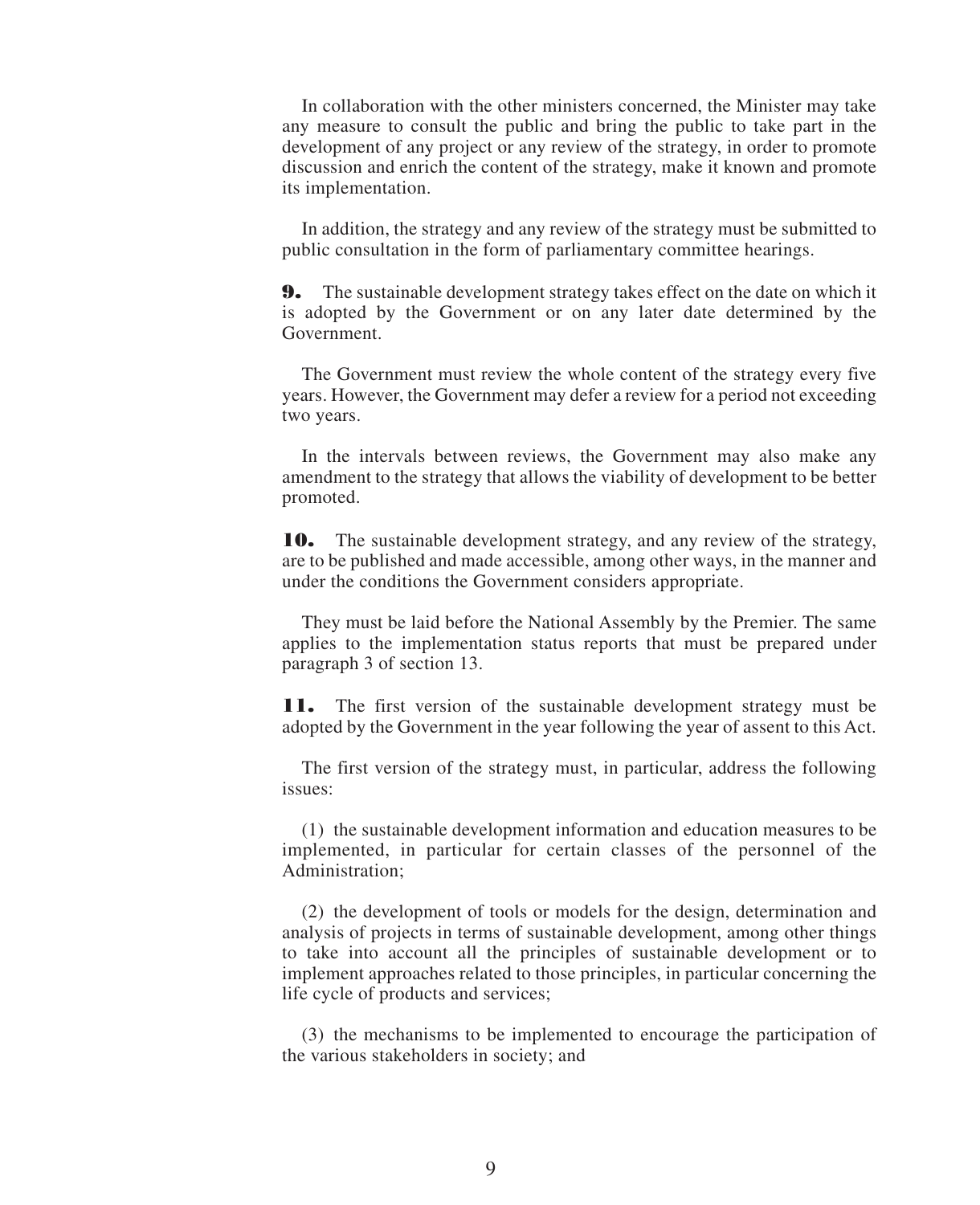(4) the means selected to foster an integrated approach and the coherence of the various interventions undertaken in the area of sustainable development by the local and regional authorities concerned, including those undertaken by Native communities.

**12.** Not later than one year after the end of the year in which the strategy is adopted, the Minister of Sustainable Development, Environment and Parks submits to the Government for adoption a first list of sustainable development indicators designed to monitor and measure progress in Québec in the area of sustainable development.

Sections 8 and 10 apply, with the necessary modifications, to the adoption of the indicators.

**13.** To ensure the carrying out of this Act, the functions of the Minister of Sustainable Development, Environment and Parks consist more specifically in,

(1) promoting sustainable development within the Administration and among the general public, and fostering joint and cohesive action in order to harmonize interventions;

(2) coordinating the efforts of the government departments to define, renew or revise the components of the sustainable development strategy, including sustainable development indicators, and recommending the adoption of the strategy and indicators by the Government;

(3) coordinating efforts to prepare periodic assessments of the implementation of the sustainable development strategy within the Administration and, at least every five years, drafting, in collaboration with the other government departments concerned, an implementation status report and submitting it to the Government for approval;

(4) enhancing knowledge and analyzing experiences elsewhere in the field of sustainable development, in particular as regards the directions pursued by strategies and action plans and their implementation, and the development of indicators and other methods for measuring the progression of sustainable development and the integration of related environmental, social and economic concerns; and

(5) advising and providing expertise and assistance to the Government and third persons as regards sustainable development to help achieve the objectives of the strategy and to ensure that the principles of sustainable development are applied and complied with.

**14.** When so requested by the Minister, government departments, agencies and enterprises in the Administration provide assistance for sustainable development to the Minister in the areas under their jurisdiction. In particular, they provide the information needed by the Minister to develop, revise or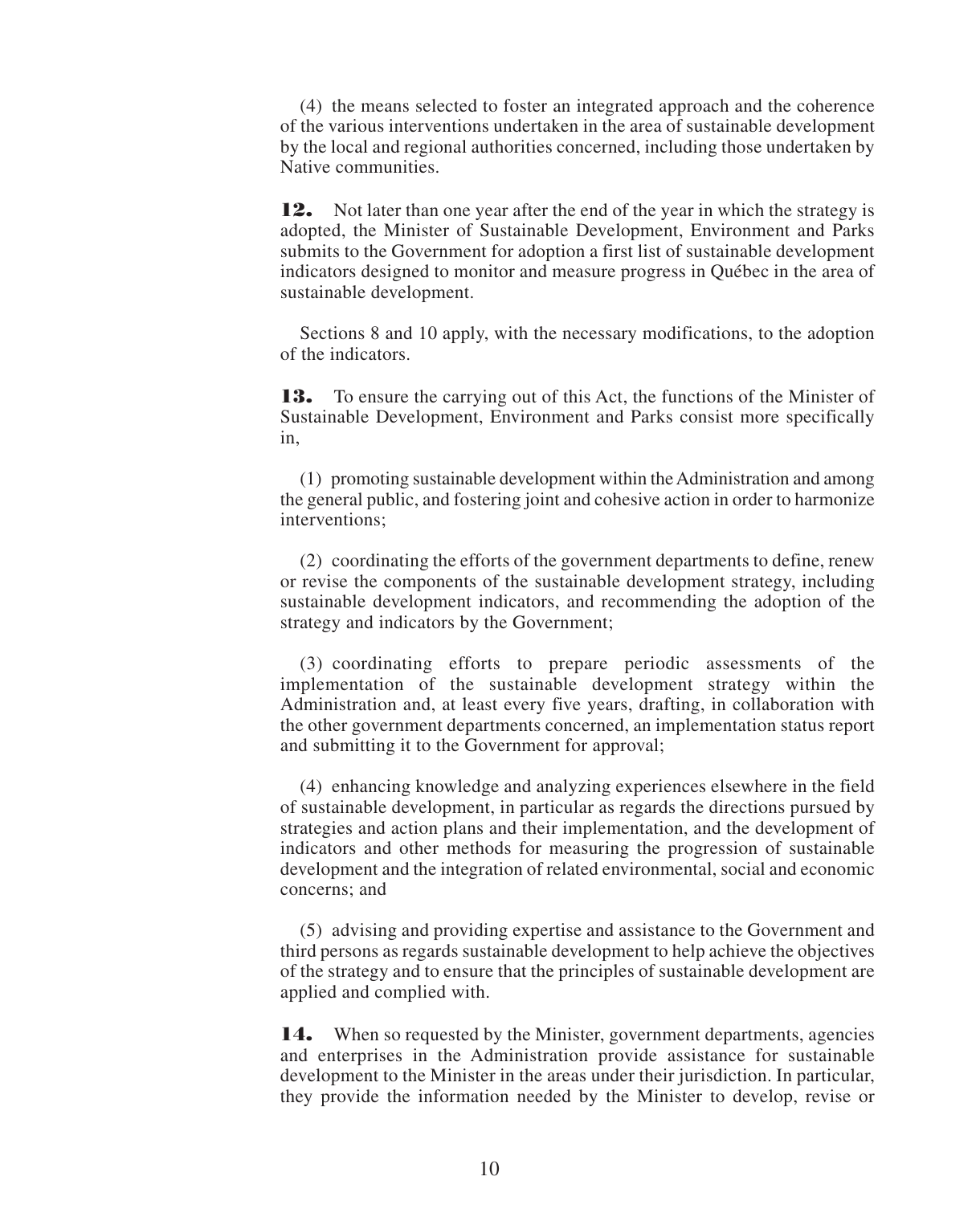assess the implementation of the sustainable development strategy, including indicators or any other monitoring and accountability mechanisms.

This section also applies to bodies and institutions mentioned in section 4, whether or not an Order in Council has been issued under that section.

#### **DIVISION II**

#### IMPLEMENTATION OF THE STRATEGY AND ACCOUNTABILITY

**15.** In order to focus its priorities and plan its actions in a way that will foster sustainable development in keeping with the strategy of the Government, every government department, agency and enterprise in the Administration must identify, in a document to be made public, the specific objectives it intends to pursue in order to contribute to a progressive and compliant implementation of the strategy, as well as the activities or interventions it plans on carrying out to that end, directly or in collaboration with one or more stakeholders in society.

The interventions may include a review of existing Acts, regulations, policies or programs to ensure better compliance with the strategy and the principles on which it is based.

On a voluntary basis, a body or an institution mentioned in section 4 may also, without waiting for an Order in Council under that section, submit to the same obligation to identify, in a document to be made public, the objectives, actions and interventions it intends to pursue or carry out within its jurisdiction and its powers and functions, in order to contribute to sustainable development and to the implementation of the strategy.

**16.** The Government may specify the terms and conditions under which the obligation set out in section 15 must be performed. It may, in particular, issue directives concerning the form and content of the proposed planning operation and the frequency of or intervals between required updates.

**17.** Each government department, agency and enterprise in the Administration that is subject to section 15, must state in a special section of its annual report

(1) the objectives it had set in keeping with those of the strategy, in order to contribute to sustainable development and the progressive implementation of the strategy or, if applicable, the reasons why no specific objective was identified for the year given the content of the strategy adopted;

(2) the various activities or interventions aimed at achieving those objectives which it successfully carried out or failed to carry out during the year, the degree to which target results were achieved, the sustainable development indicators and other monitoring mechanisms or means used; and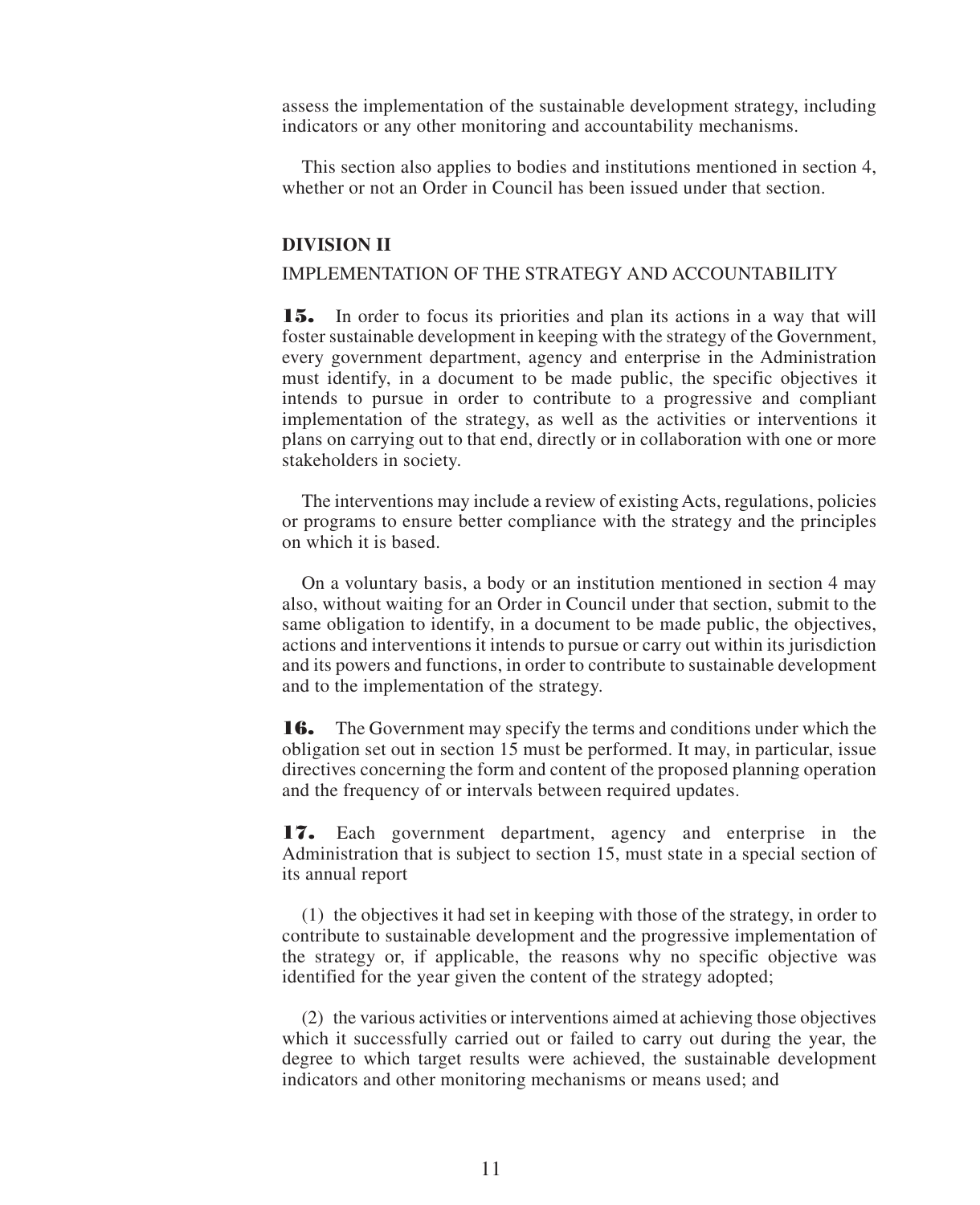(3) if applicable, the measures taken following comments or recommendations by the Sustainable Development Commissioner.

#### **TITLE II**

#### AMENDING AND FINAL PROVISIONS

**18.** Section 41 of the Act respecting Access to documents held by public bodies and the Protection of personal information (R.S.Q., chapter A-2.1) is amended by inserting ", 43.1" after "43" in the second line of paragraph 4.

**19.** The Charter of human rights and freedoms (R.S.Q., chapter C-12) is amended by inserting the following section after section 46:

"**46.1.** Every person has a right to live in a healthful environment in which biodiversity is preserved, to the extent and according to the standards provided by law."

**20.** The Act to establish the Fonds national de l'eau (R.S.Q., chapter F-4.002) is repealed.

**21.** The Act respecting the Institut de la statistique du Québec (R.S.Q., chapter I-13.011) is amended by inserting the following section after section 3:

"**3.1.** In the pursuit of its mission, the Institut shall collect, produce and disseminate the statistical information needed to develop and monitor the Government's sustainable development strategy, including the statistical information needed for sustainable development indicators, as well as the statistical information needed to prepare the reports provided for in the Sustainable Development Act (2006, chapter 3)."

**22.** The title of the Act respecting the Ministère de l'Environnement (R.S.Q., chapter M-15.2.1) is replaced by the following title:

"Act respecting the Ministère du Développement durable, de l'Environnement et des Parcs".

**23.** Section 10 of the Act is replaced by the following section:

"**10.** The Minister is responsible for the protection of the environment.

The Minister is also responsible for coordinating government action in the area of sustainable development and for promoting compliance with the principles of sustainable development, especially in their environmental aspects, within the Administration and among the public."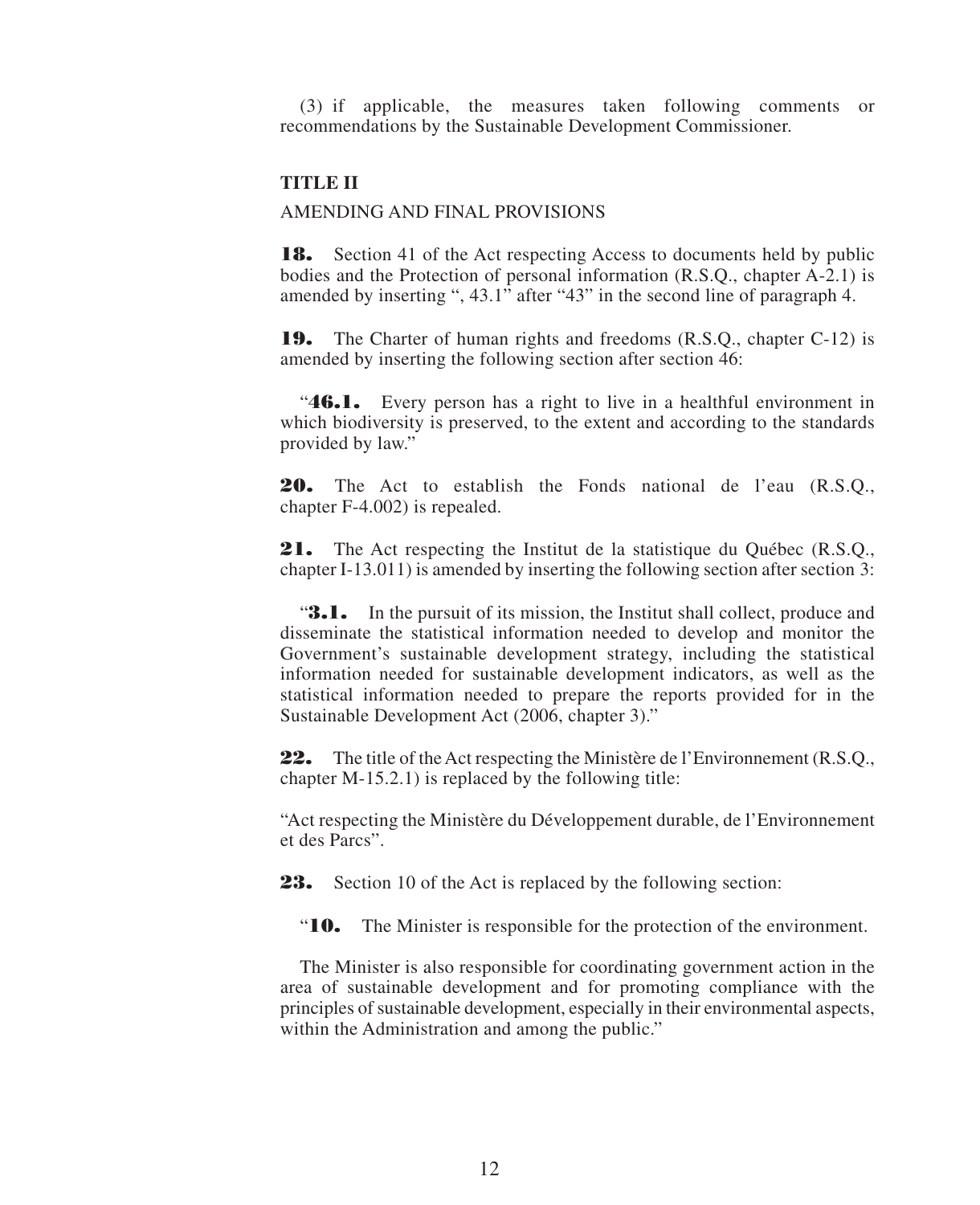**24.** The Act is amended by inserting the following section after section 11:

"**11.1.** In addition, the Minister shall, with respect to parks,

(1) develop and propose to the Government policies concerning parks, see to their implementation and coordinate their application; and

(2) be responsible for the management, development, supervision and protection of parks under the Parks Act (chapter P-9) and the Act respecting the Saguenay–St. Lawrence Marine Park (chapter P-8.1)."

**25.** Section 12 of the Act is amended by inserting the following paragraph after paragraph 2:

 $(2.1)$  prepare plans and programs to promote the sustainability of development and, with the authorization of the Government, see to the carrying out of those plans and programs;".

**26.** The Act is amended by inserting the following division after Division II:

#### "**DIVISION II.1**

"GREEN FUND

"**15.1.** A Green Fund is established.

The Fund is dedicated to the financing of measures or programs that the Minister may carry out within the scope of ministerial functions.

The Fund is intended, among other purposes, to support measures promoting sustainable development, especially in its environmental aspects, and make it possible for the Minister to grant financial assistance, within the framework of the law, in particular to municipalities and non-profit organizations working in the environmental field.

"**15.2.** In managing the Fund, the Minister sees to it that the revenue derived from fees related to the use, management or purification of water provided for in section 31 of the Environment Quality Act (chapter Q-2) are allocated to the funding of measures the Minister may take to ensure water governance, including measures to protect and develop water resources and measures to ensure that there is an adequate quality and quantity of water in a sustainable development perspective.

"**15.3.** The Government fixes the date on which the Fund begins to operate and determines its assets and liabilities and the nature of the costs that may be charged to it.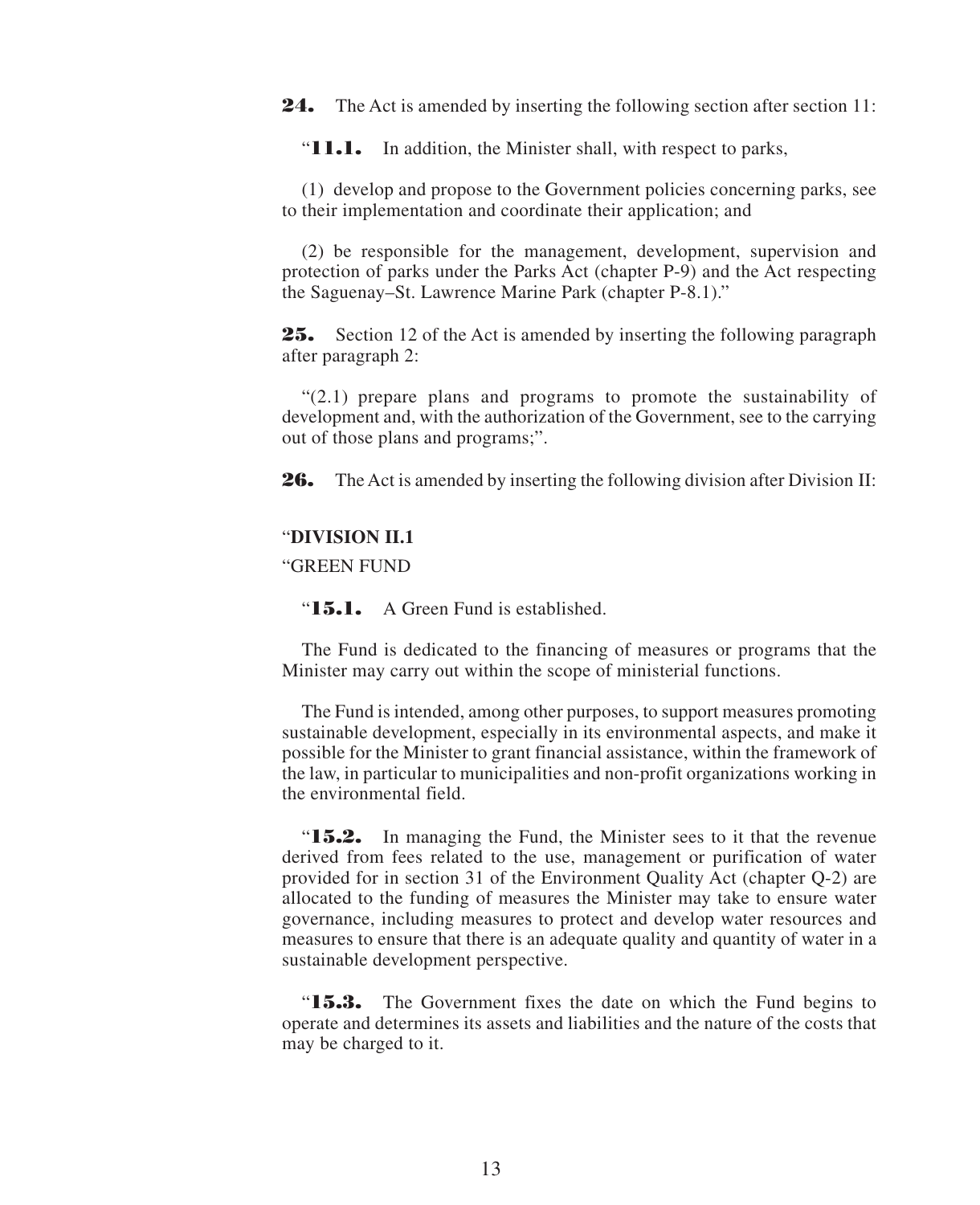#### "**15.4.** The Fund is made up of

(1) the sums paid into the Fund by the Minister of Finance under sections 15.6, 15.7 and 15.11;

(2) the gifts, legacies and other contributions paid into the Fund to further the achievement of the objects of the Fund;

(3) the sums paid into the Fund by a minister out of the appropriations granted for that purpose by Parliament;

(4) the revenue allocated to that purpose by the Government, and any contribution determined by the Government on a proposal of the Minister of Finance, including all or part of the revenue from taxes or other economic instruments intended to promote sustainable development that are identified by the Government;

(5) the revenue derived from fees or other amounts collected under the Acts or regulations under the administration of the Minister, including revenue from economic instruments for the purpose of achieving environmental objectives prescribed under paragraph *e*.1 of section 31 of the Environment Quality Act (chapter Q-2), except revenue specifically allocated, in accordance with the applicable Act or regulation, as in the case provided for in the third paragraph of section 31 of the Environment Quality Act, or in the case of a specified purpose account or a net voted appropriation;

(6) the fines paid by offenders for an offence against a provision of an Act or regulation under the administration of the Minister;

(7) the fees or other amounts collected by the Minister to compensate expenditure or costs incurred for the measures the Minister is authorized to take, within the scope of ministerial functions, to protect or restore the environment, such as the costs and other amounts referred to in sections 113, 114.3, 115, 115.0.1, 115.1, 116.1 and 116.1.1 of the Environment Quality Act;

(8) damages, including punitive damages, paid following a civil suit instituted on behalf of the Minister; and

(9) the income generated by the investment of the sums making up the Fund.

"**15.5.** The management of the sums making up the Fund is entrusted to the Minister of Finance. The sums are paid to the order of the Minister of Finance and deposited with the financial institutions designated by the Minister of Finance.

The Minister of Sustainable Development, Environment and Parks keeps the books of account of the Fund and records the financial commitments chargeable to it. The Minister also ensures that such commitments and the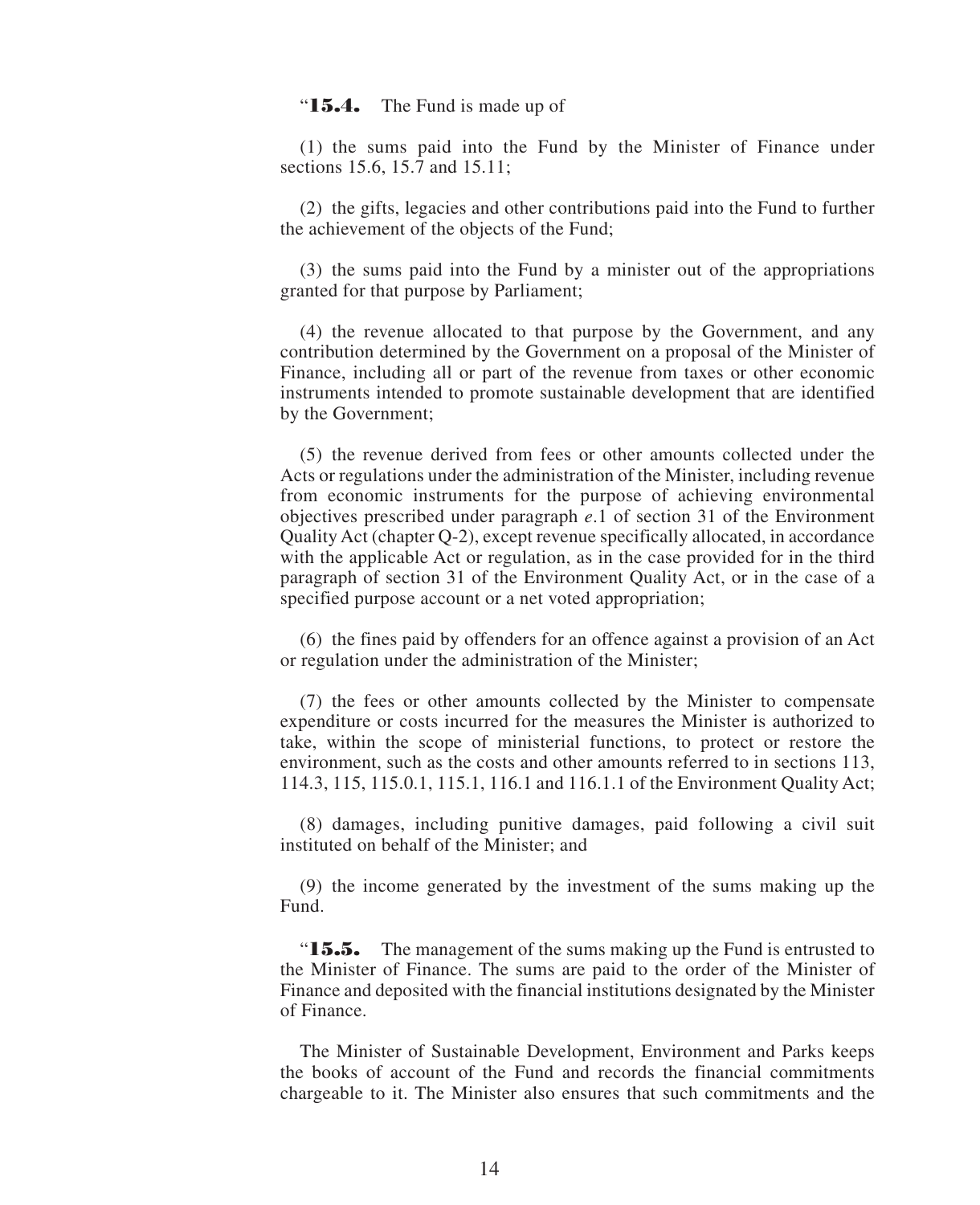payments arising from them do not exceed and are consistent with the available balances.

"**15.6.** The Minister of Finance may, with the authorization of the Government and subject to the conditions it determines, advance to the Fund sums taken out of the consolidated revenue fund.

Conversely, the Minister of Finance may, subject to the conditions determined by that minister, advance to the consolidated revenue fund on a short-term basis any part of the sums making up the Fund that is not required for its operation.

Any sum advanced to a fund is repayable out of that fund.

"**15.7.** The Minister, as manager of the Fund, may borrow sums from the Minister of Finance out of the financing fund of the Ministère des Finances.

"**15.8.** Sections 20, 21 and 26 to 28, Chapters IV and VI and sections 89 and 90 of the Financial Administration Act (chapter A-6.001) apply to the Fund, with the necessary modifications.

"**15.9.** The fiscal year of the Fund ends on 31 March.

"**15.10.** Despite any provision to the contrary, the Minister of Finance must, in the event of a deficiency in the consolidated revenue fund, pay out of the Green Fund the sums required for the execution of a judgment against the State that has become *res judicata*.

"**15.11.** The Minister of Finance advances the required start-up sums to the Fund. The Government determines the amount of the sums advanced and the date on which they must be paid into the Fund. The sums are taken out of the consolidated revenue fund."

**27.** Section 11.1 of the Act respecting the Ministère des Ressources naturelles, de la Faune et des Parcs (R.S.Q., chapter M-25.2) is amended

(1) by striking out ", including parks" at the end of the first paragraph;

(2) by replacing ", Wildlife and Parks and the Minister of the Environment" in the second and third lines of the second paragraph by "and Wildlife and the Minister of Sustainable Development, Environment and Parks";

(3) by striking out "by the Minister" in the fifth line of the second paragraph.

**28.** Section 12.1 of the Act is amended

(1) by striking out "and parks" in the first line;

(2) by striking out "and park development and management" in paragraph 3;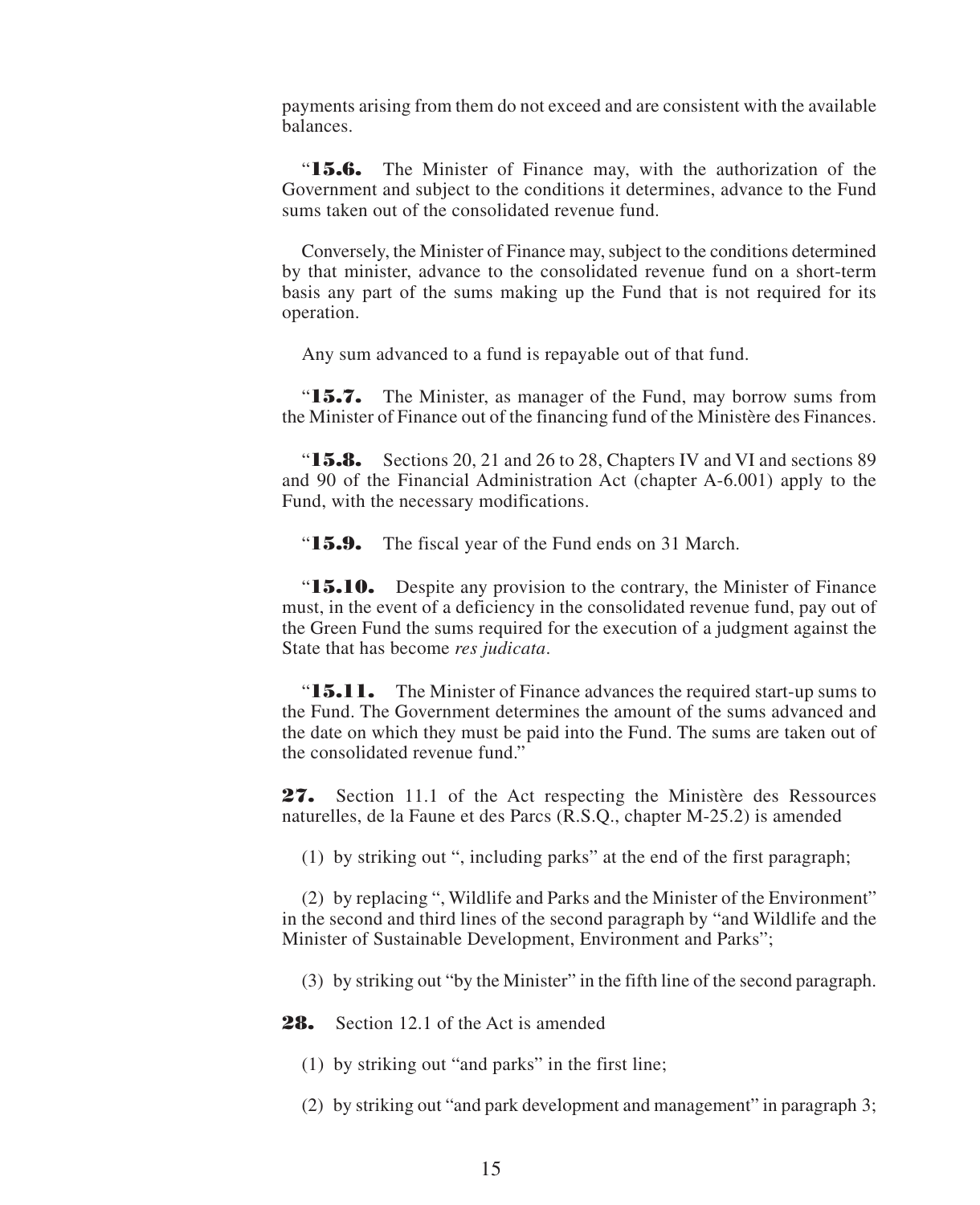(3) by replacing ", wildlife habitats and parks" in the first line of paragraph 4 by "and wildlife habitats";

(4) by striking out paragraph 7.

**29.** Section 31 of the Environment Quality Act (R.S.Q., chapter Q-2) is amended

(1) by replacing "to the Fonds national de l'eau for the purpose for which that fund is intended" at the end of the second paragraph by "into the Green Fund for the purpose of ensuring water governance, including protecting and developing water resources and ensuring that there is an adequate quality and quantity of water in a sustainable development perspective";

(2) by replacing "into a green fund set up for that purpose" at the end of the sixth paragraph by "into the Green Fund".

**30.** Section 18 of the Act respecting the Société des établissements de plein air du Québec (R.S.Q., chapter S-13.01) is amended by replacing "by the Minister of Natural Resources, Wildlife and Parks" in the fourth and fifth lines of paragraph 3 by ", according to the subject matter concerned, by the Minister of Sustainable Development, Environment and Parks or the Minister of Natural Resources and Wildlife".

**31.** Section 17 of the Auditor General Act (R.S.Q., chapter V-5.01) is replaced by the following section:

"**17.** The Auditor General shall, with the approval of the Office of the National Assembly, appoint an Assistant Auditor General, bearing the title of Sustainable Development Commissioner, mainly to assist the Auditor General in the performance of the duties of office relating to sustainable development auditing.

In addition, the Auditor General may, with the approval of the Office of the National Assembly, appoint other Assistant Auditor Generals to assist the Auditor General in the performance of the duties of office.

The Auditor General shall determine the duties and powers of the Assistant Auditor Generals to the extent that they are not determined by law.

If the Public Service Act (chapter F-3.1.1) is not already applicable to an Assistant Auditor General at the time of appointment, it becomes applicable to the Assistant Auditor General without other formality, unless the Assistant Auditor General is hired under a contract for a period determined by the Auditor General. In the latter case, section 57 of the Public Service Act applies with the necessary modifications."

**32.** Section 22 of the Act is amended by adding the following paragraph at the end: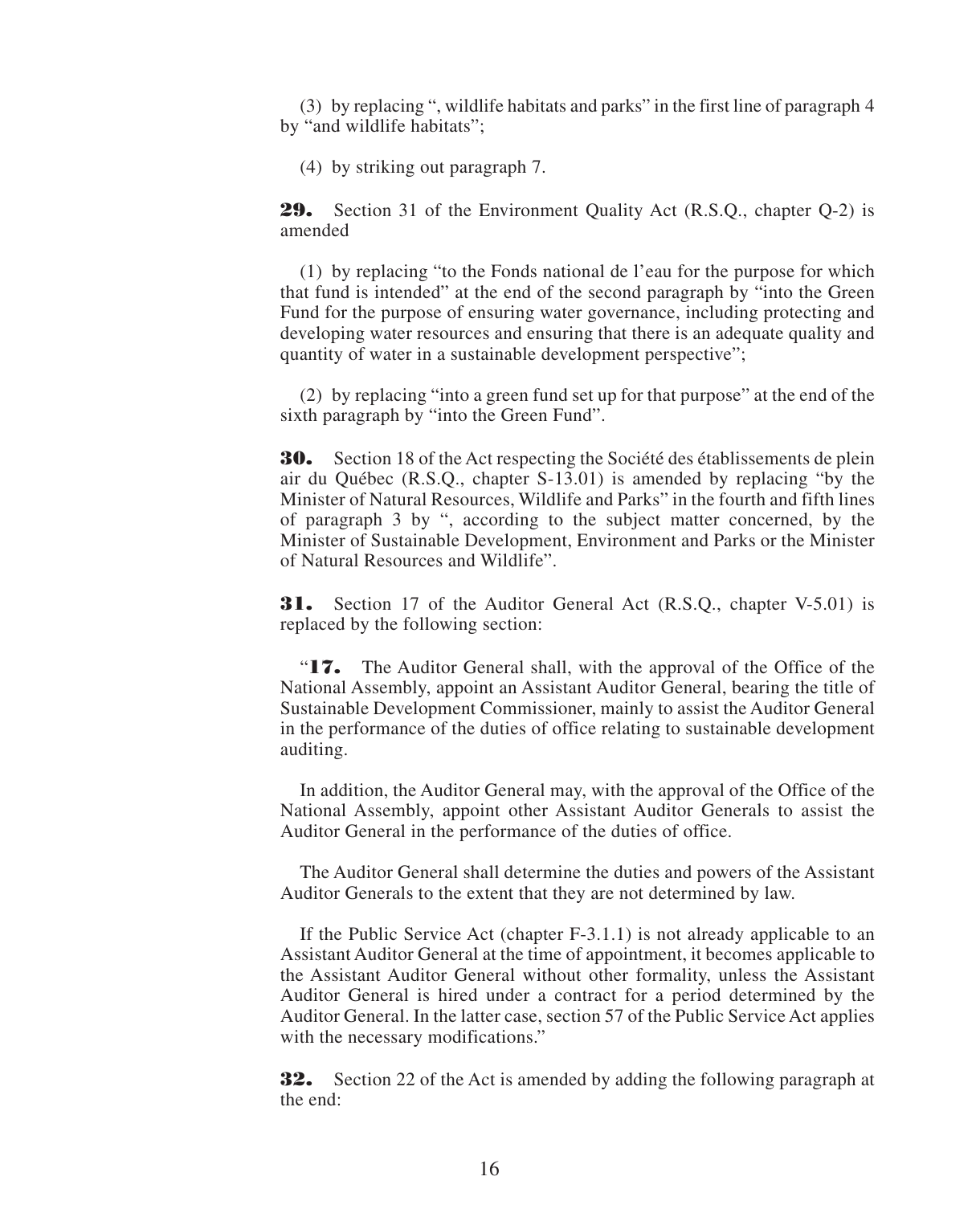"(3) the carrying out by the bodies and institutions mentioned in section 4 of the Sustainable Development Act (2006, chapter 3) of the provisions of that Act to which they are subject."

**33.** Section 26 of the Act is amended by adding the following paragraph after paragraph 7:

"(8) implementation of sustainable development."

**34.** The Act is amended by inserting the following section after section 43:

"**43.1.** Under the authority of the Auditor General, the Sustainable Development Commissioner shall prepare, at least once a year, a report stating, to the extent deemed appropriate by the Commissioner,

(1) the Commissioner's findings and recommendations respecting the carrying out of the Sustainable Development Act (2006, chapter 3);

(2) any matter or any case arising from auditing or investigations in the area of sustainable development; and

(3) the Commissioner's comments concerning the principles, procedures or other methods used in the area of sustainable development by the Administration within the meaning of the Sustainable Development Act and by the other bodies and institutions that are subject to that Act.

The Auditor General shall include the report in the annual or special report prepared for the National Assembly under section 42 or 45."

**35.** The words "of Natural Resources, Wildlife and Parks" are replaced by "of Sustainable Development, Environment and Parks" in the following provisions:

(1) section 1 of the Act respecting Mauricie Park and its surroundings (R.S.Q., chapter P-7);

(2) sections 1, 3 and 5 of the Act respecting Forillon Park and its surroundings (R.S.Q., chapter P-8);

(3) sections 3 and 24 of the Act respecting the Saguenay–St. Lawrence Marine Park (R.S.Q., chapter P-8.1);

(4) sections 1 and 16 of the Parks Act (R.S.Q., chapter P-9).

In any other legislative provision,

(1) a reference to the Minister or Deputy Minister of the Environment is replaced by a reference to the Minister or Deputy Minister of Sustainable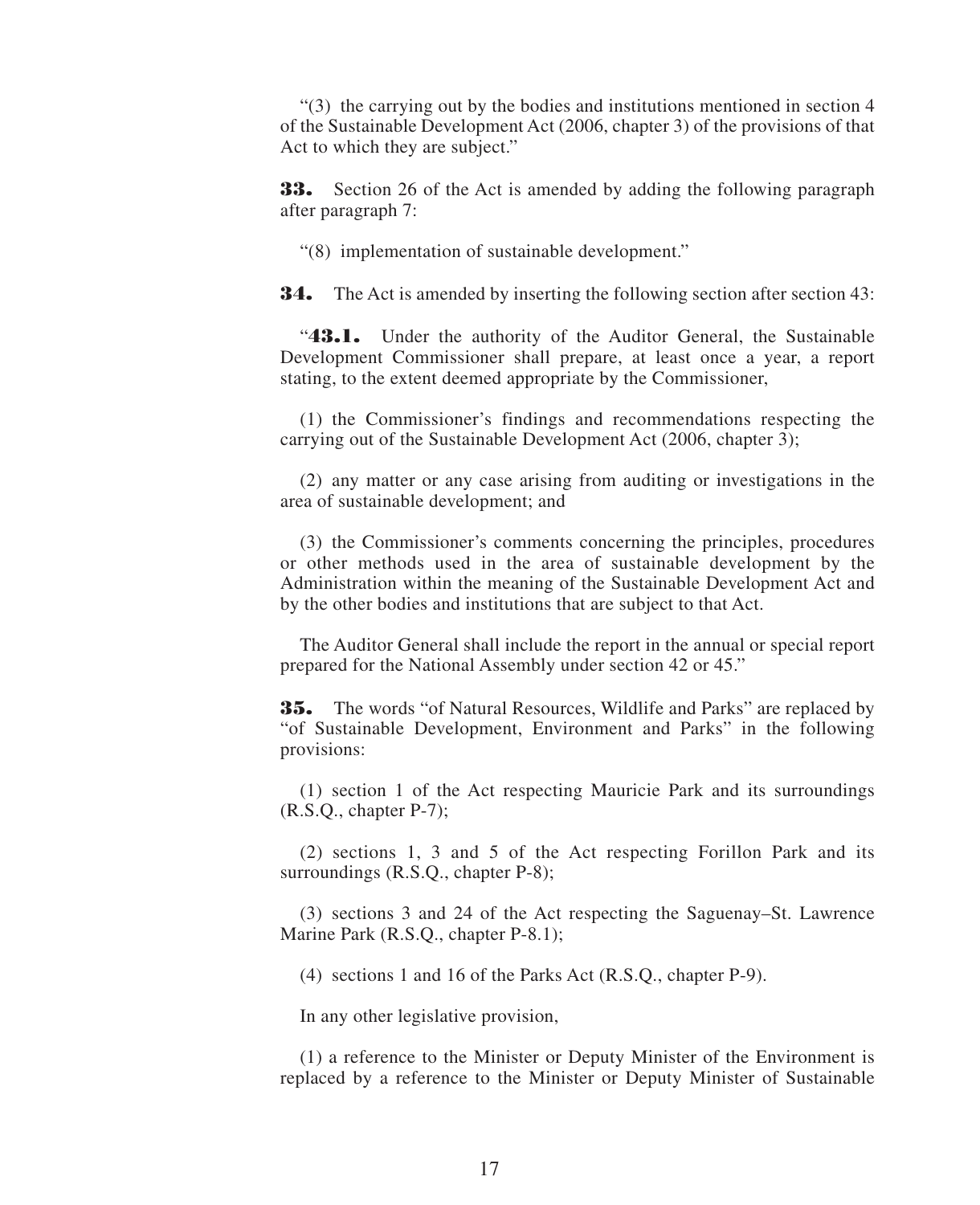Development, Environment and Parks and a reference to the Ministère de l'Environnement is replaced by a reference to the Ministère du Développement durable, de l'Environnement et des Parcs; and

(2) a reference to the Minister or Deputy Minister of Natural Resources, Wildlife and Parks is replaced by a reference to the Minister or Deputy Minister of Natural Resources and Wildlife and a reference to the Ministère des Ressources naturelles, de la Faune et des Parcs is replaced by a reference to the Ministère des Ressources naturelles et de la Faune.

Unless the context indicates otherwise, in any other document,

(1) a reference to the Minister or Deputy Minister of the Environment is a reference to the Minister or Deputy Minister of Sustainable Development, Environment and Parks and a reference to the Ministère de l'Environnement is a reference to the Ministère du Développement durable, de l'Environnement et des Parcs;

(2) a reference to the Minister or Deputy Minister of Natural Resources, Wildlife and Parks or to the Ministère des Ressources naturelles, de la Faune et des Parcs is, according to the subject matter concerned, a reference to the Minister or Deputy Minister of Natural Resources and Wildlife or to the Ministère des Ressources naturelles et de la Faune, or to the Minister or Deputy Minister of Sustainable Development, Environment and Parks or to the Ministère du Développement durable, de l'Environnement et des Parcs; and

(3) a reference to the Act respecting the Ministère des Ressources naturelles, de la Faune et des Parcs or to any of its provisions is, according to the subject matter concerned, a reference to the Act respecting the Ministère des Ressources naturelles et de la Faune, to the Act respecting the Ministère du Développement durable, de l'Environnement et des Parcs or to the corresponding provision of either of those Acts.

**36.** The Minister of Sustainable Development, Environment and Parks is responsible for the administration of this Act.

**37.** At the latest on 19 April 2013, and every ten years thereafter, the Minister must report to the Government on the carrying out of this Act.

The report must be laid before the National Assembly within the next 30 days or, if the Assembly is not sitting, within 30 days of resumption.

**38.** This Act comes into force on 19 April 2006.